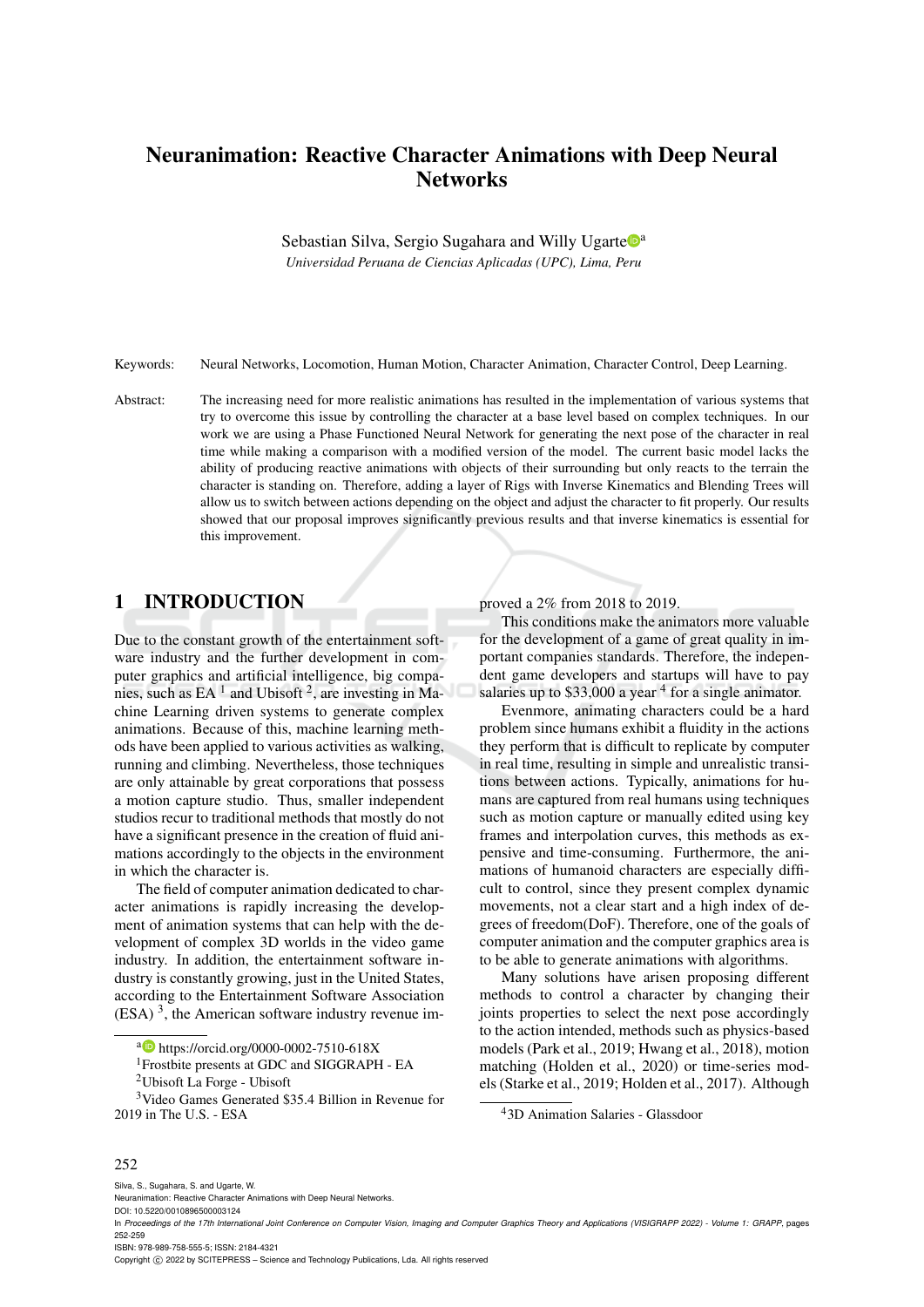many methods had achieved fluid motions, like walking and running (Bergamin et al., 2019; Harvey and Pal, 2018), they respond mostly only to the terrain the character is standing on. On the other hand, some deep learning models are able to recognize environment objects and interact with them (Starke et al., 2019; Holden et al., 2020), but the actions are incorporated in the model so whenever new actions are needed the model needs to be retrained every time. Thus, we propose a mixed approach of deep learning with traditional methods to generate character animations and interactions.

To overcome this issue and make it more accessible, we use a Phase Functioned Neural Network (PFNN) (Holden et al., 2017) for basic states of locomotion, since it brings more freedom to the user, and an animation blending process on top of the network for animation transitioning to different custom actions. Our work is limited to adding animations for the character to do, depending on the object it interacts with, by switching or mixing the PFNN output with a pre-recorded animation, we utilize Unity3D built-in components for physics, collisions and animations control, as well as an animation rigging library, for ease of use.

Our main contributions are as follows:

- We develop an implementation of PFNN with an interaction system on top with assignable animations as needed.
- We propose the use of animation blend transitions with inverse kinematics for pose correction.
- We present an analysis of our method and a comparison with state-of-the-art approaches.

This paper is organized as follows. Section 2 discusses related works. Section 3 introduces relevant concepts, defines the problem and presents our approach. Section 4 shows a experimental study to prove the feasibility of our approach, then, we conclude the paper.

### 2 RELATED WORKS

In (Holden et al., 2017), the authors propose a novel framework for the synthesis of movements called Phase-Functioned Neural Network. In contrast to other movement synthesis networks, this uses a particular time variable called Phase that is represented by a Phase function as seen in equation 1. In this article they used the Catmull-Rom Cubic Spline function and changed the values of the weights and biases of the network depending on the current phase.

On the other hand, our work utilizes the PFNN to generate basic motion in real time. Nevertheless, we added a simple to use interaction generation system based on Inverse Kinematics (IK) to extend the reach of the PFNN in a simple matter.

Motion Matching is a character animation technique that dependends on a lot of data, and a set of algorithms that search the best suited animation for the next frame. (Holden et al., 2020) propose a state of the art mixed system, using the base of Motion Matching process, including the following algorithms:

- 1. Compressor: overcomes the need of storing the rotation and translation of the articulations of character, by generating them using only the parameters of the articulations of the character.
- 2. Stepper: generates a delta that aids the production of the next frame.
- 3. Projector: Finds the next most suitable step for the animation using K nearest neighbours.

In the article, the authors describe the usage of 4 different neural networks to replace certain steps of the algorithms, concluding in a more efficient Neural Network approach to Motion Matching. Our method describes a mixed approach such as Learned Motion Matching, with a clear difference, the integration of our method can be described as superficial, adding a layer of interactivity to the known PFNN. In contrast with Learn Motion Matching, our method does not need to train to add more interactions neither store the animation database in the application to generate the animations.

In (Zhang et al., 2018), the authors propose the usage of the output of one network (named Gating Network) as blending coefficients of expert weights to determine the dynamic weights for the Motion Prediction Network, in contrast to the PFNN which weights are calculated with a phase function. This gating networks allows the character to switch or blend different locomotion phases according to the user input and terrain variations the character is standing on. However, our method uses the PFNN since it require less data to train and can be stored in little space. In addition to this, the MANN needed the expert weights of each desired action so that they could blend.

In (Starke et al., 2019), the authors use a neural network to determine which action (states), or blend of actions, is needed in the next frame by detecting the surrounding through many voxels around the character in a cylindrical area, as well as the interaction to objects being a voxelization projection of its shape, adding to the network inputs along side the desired motion and character pose given by the user. Similar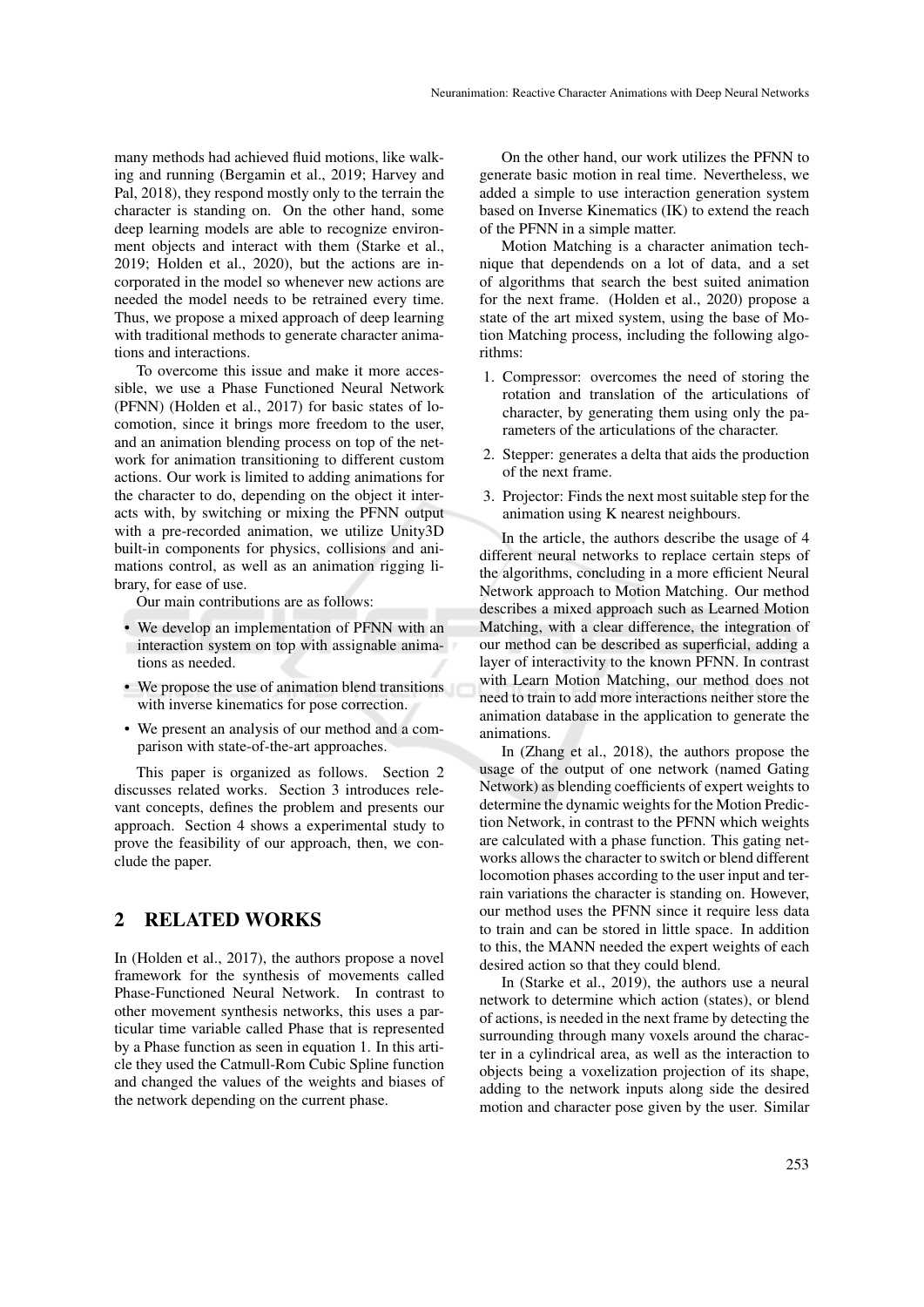to MANN, it uses a Gating Network and Motion Prediction Network in sequence. In contrast, our method controls the interactions on top of the network's output by blending the generated pose with a new assigned action by correcting the pose thanks to various animation rigging calculations, instead of detecting the object before hand and acknowledging them to the network, allowing the user to add as many actions as needed without the need of training a new model with another state.

# 3 KINEMATICS AND DEEP LEARNING FOR ANIMATION

### 3.1 Preliminary Concepts

The generation of animations of complex characters, like humans, presents different challenges to computer graphics. This problems include, but are not limited to the management of multiple degrees of freedom, the natural motions required for a animation, the generation in real time of animations, and others. In the following sections, we present some of the approaches other took.

#### 3.1.1 Character Animation

Key Frame Animation. According to Lever (Lever, 2001), animation appears as a series of static images changing rapidly, with the purpose of giving a sensation of movement of the presented images. When animating in modern software, we present a character that can be moved in a virtual space, this movements are made by the animator.

Most of the times, this movements can be created by interpolating two different positions and rotations of a articulation of the character. The process of creating positions and rotations for interpolation is known as Key Frame Animation.

A basic usage of Key frame animations can be seen with the Unity 3D animator when creating a new animation, the user can access to the animation timeline, adding key frames that reference a value, like position or rotation. When the user creates multiple key frames, the engine does the interpolation between these key frames, resulting in a simple animation.

MoCap Animation. According to Kitagawa and Windsor (Kitagawa and Windsor, 2020) Motion Capture or MoCap can be defined as the sampling an recording of human motion, animals or inanimate objects as three dimensional data. We can use motion capture data to model the movements that out character will present in the animation. This movements can be incorporated by adding the animation or using a more complex approach such as Motion Matching.

Holden, Kanoun, Perepichka and Popa (Holden et al., 2020), showed that in Motion Matching, for every N frames the algorithm searches the database containing the Motion Data and finds the motion that best matches the current state and animation of the character. If an animation that has a lower cost than the current one is found, then a transition is inserted between the current step of the animation an the next animation.

Animation Blending. In (Ménardais et al., 2004), the authors mentioned the process to blend animations from short clips to get new longer animations by combining and looping said clips. This process, animation blending, is able to generate more fluid transition between different actions or a fusion of them (in case they can be overlapped). This is accomplished by having different animations and coefficients which determine how much of each animation it takes and thus generating the intermediate poses accordingly.

### 3.1.2 Character Kinematics

Kinematics describe the rotations and translations of points, objects or group of objects without considering what causes the motion nor physics properties like mass, forces, torque or any other reference.

Most virtual articulated models are complicated consisting in many joints, thus having a high number of degrees of freedom (DoFs) that have to undergone many transformations to achieve a desired pose.

In addition, they are required to satisfy a number of constraints that include joint restrictions so they act naturally, as well as, target nodes or end effectors to indicate where is aimed to end.

Forward Kinematic (FK). Since the characters joints are composed in a hierarchical manner, a way to handle this complexity to create a pose and ensuring some coherence, is by manually adjusting all the DoFs by carefully modifying their rotations so one joint moves its children joints accordingly, this process is also known as Forward Kinematics (FK) where each joints transformation is adjusted, most likely in a local space of the previous joint.

For instance, to animate an arm with a fixed shoulder, the position of the tip of the thumb would be then calculated from the angles of the shoulder, elbow, wrist, thumb and knuckle joints, taking into account all of their DoFs (Kucuk and Bingul, 2006).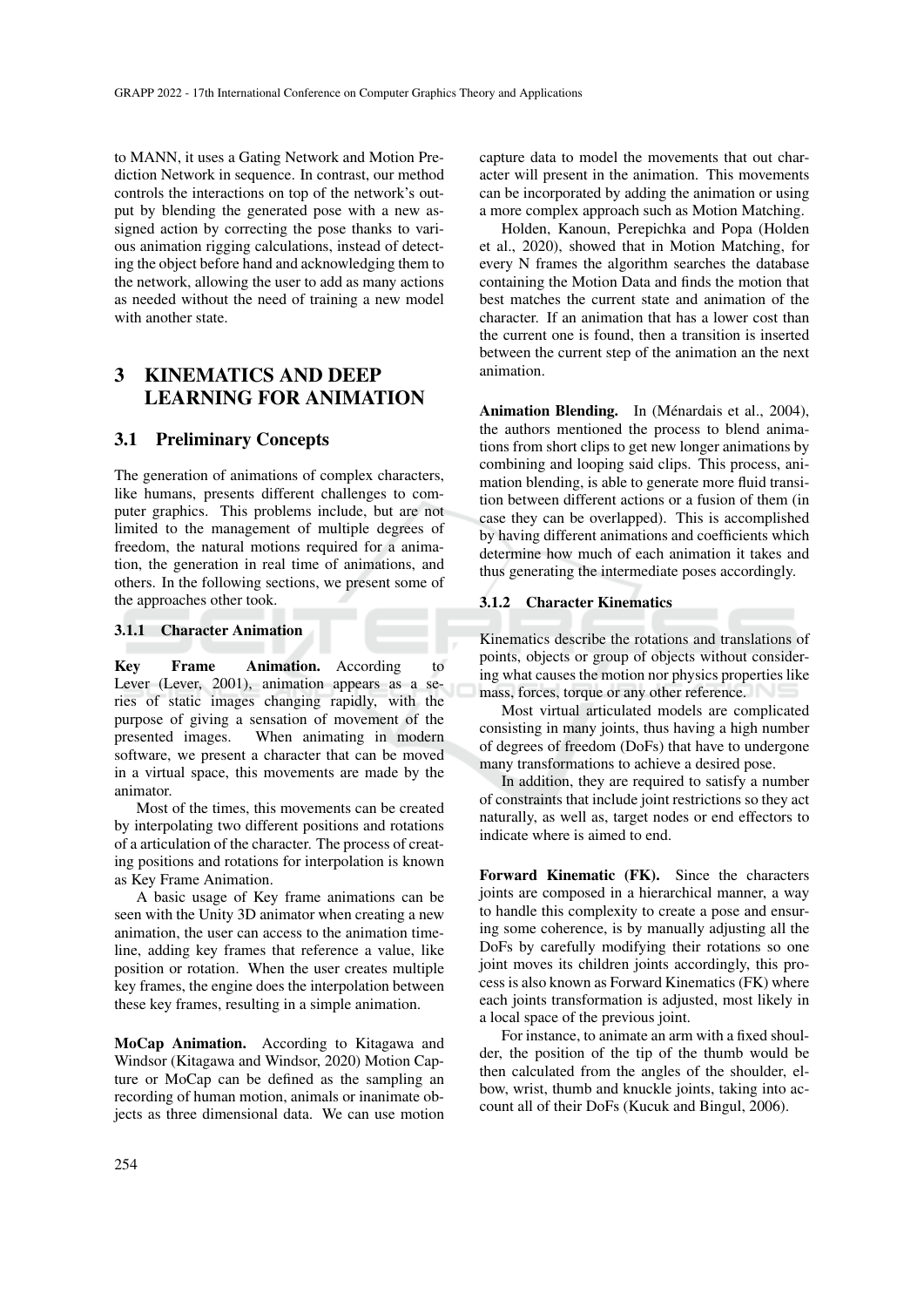

Figure 1: Forward and Inverse Kinematics Operations<sup>5</sup>.

Inverse Kinematics (IK). It has become one of the main techniques to manipulate motion data as finding more efficient ways to manipulate the articulated models had become a necessity. IK allows to animate a model by adjusting only the end effectors (usually end effectors are control points, commonly placed at the distal portion of the limbs, such as feet or hands), this end effectors position and orientation are often determined by the animator or a MoCap reference.

Thanks to IK the rest of DoFs from parent nodes are automatically determined following different criteria (specified by the model constraints) according to the position of the end effector in world space, saving lots of work to the animator while still having control of it and creating a coherent pose (Aristidou et al., 2018). Fig. 1 depicts an example of FK and IK.

#### 3.1.3 Deep Learning Animation Generation

**ANI** Mixed Methods. This methods depend on different algorithms or methods for animation. Some examples for these methods are the following:

HNC

- *Learned Motion Matching:* Holden et al. (Holden et al., 2020) describes the usage of four Deep Neural Networks inside of Decompressor, Stepper and Projector Algorithms that are used in standard Motion Matching System for animations.
- *DeepLoco:* Peng, Berseth, Yin and Van De Panne (Peng et al., 2017) developed a Deep Reinforcement Learning approach to the animation of bipedal locomotion that highly depends of the Physics constraints added by the physics system.

Deep Neural Networks. In deep neural network approaches, the motion is generated as an output of one or more neural networks, each one of them executing a precise task depending on the network.

(Holden et al., 2017) implemented a single network with a phase function, this approach allows the character to monitor and change the weights of the

network depending on the current phase. The phase function provides a simple solution to the reactive animation generation. This approach is known as Phased-Function Neural Network (henceforth noted by PFNN).

(Zhang et al., 2018) provided a method with no phase function that presented good results with quadruped characters. This approach depends on a Gating Network that finds a animation suited for the next step in a group of animations.

This Gating network can be seen in the work of Starke, Zhang, Komura and Saito (Starke et al., 2019), where the Gating Network is used in conjunction with a motion prediction network and four encoders that help the animation to generate a interaction with an object.

### 3.2 Animation Package Development

For the development of a Unity package capable of switching between animations with every user input or character-object interaction we proposed a character controlled PFNN for movement in every direction adapting to terrain variations and different types of movement (i.e. crouching or running) and applying the animation rigs necessary when interacting with object to correct the pose of the character.

### 3.2.1 PFNN for Character Basic Animations

In this section, we first describe the Phase Function, the layers used in the model and the training process. This Model is based and shares the Phase Function with the work presented by (Holden et al., 2017).

Phase Function. The phase function, as described by (Holden et al., 2017), computes a set of values called  $\alpha$  that will be used by the network to generate the next pose in each frame. The phase function is represented by  $\alpha = \Theta(p, \beta)$  (Holden et al., 2017), where  $p$  is the current Phase and  $\beta$  are the parameters.

The phase function can be any type of function or even another Neural Network, but for this project we used the Cubic Catmull-Rom Spline as a cyclic function, this requires that the start and the end control points be in the same place, as seen in the Fig. 2.

We use the Catmull-Rom Spline as the phase function, because of the cyclic behaviour described before, and, as pointed by (Holden et al., 2017), the function with the best performance for PFNN was Catmull-Rom Cubic Spline, which presents four control points.

<sup>5</sup> Inverse Kinematics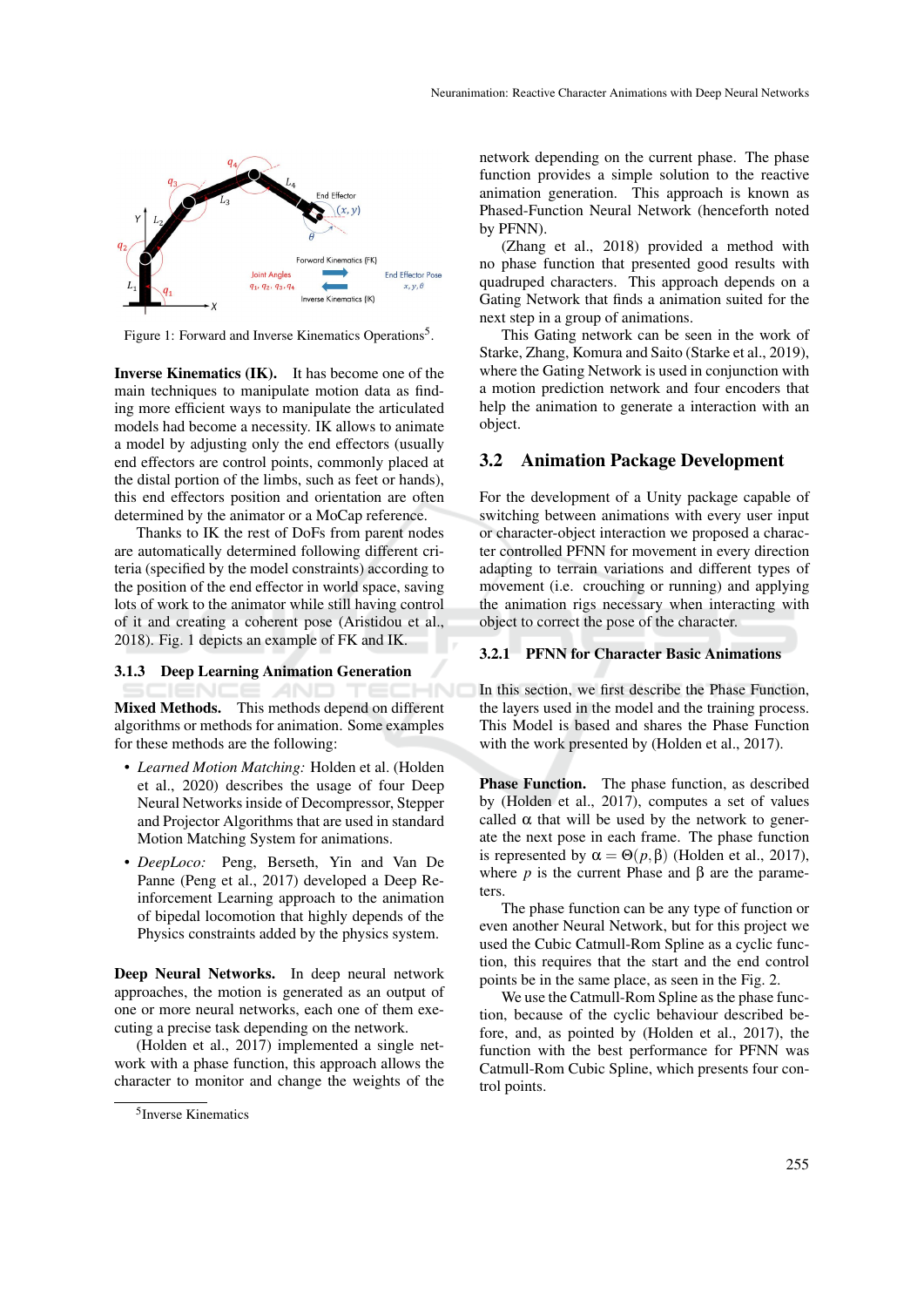

Figure 2: Graphic representation of Catmull-Rom Cubic Spline as a Cyclic Function.

Each control point  $\alpha_k$  represents a set of weights in the neural network, this control points are use as in the Phase Function as  $\beta = {\alpha_0, \alpha_1, \alpha_2, \alpha_3}$ . The generation of the values to be used in this frame for a arbitrary *p* can be express as follows:

$$
\Theta(p; \beta) = \alpha_{k_1} + w(\frac{1}{2}\alpha_{k_2} - \frac{1}{2}\alpha_{k_0}) + w^2(\alpha_{k_0} - \frac{5}{2}\alpha_{k_1} + 2\alpha_{k_2} - \frac{1}{2}\alpha_{k_3}) + w^3(\frac{3}{2}\alpha_{k_1} - \frac{3}{2}\alpha_{k_2} + \frac{1}{2}\alpha_{k_3} - \frac{1}{2}\alpha_{k_0})
$$
  
Where  $w = \frac{4p}{2\pi} (mod 1)$   
 $k_n = \left[\frac{4p}{2\pi}\right] + (n-1)(mod 4)$  (1)

Model Structure. The PFNN model depends on the quantity of control points that are present in the subsection 3.2.1. Therefore, every layer in the model will present a configuration of four sets of weights and bias. The structure we used can be represented as a three layer model with 512 units for layers zero and one, and 311 for layer two.

For the activator of the layers we used Exponential rectified linear function activator(ELU). The neural network Θ (Holden et al., 2017) can be represented as:

$$
\Phi(x, a) = W_2 \text{ELU}(W_1 \text{ELU}(W_0 x + b_0) + b_1) + b_2(2)
$$
  
where:

*where* :

$$
ELU = max(x, 0) + exp(min(x, 0)) - 1 \quad (3)
$$

Where  $W_k$  and  $b_k$  is the network parameters returned by the phase function  $\Theta$  as seen in Equation 1.

Training. For the training we take each frame *x* and its next frame *y* and the current phase *p* and create

three matrices as  $X = [x_0, x_1, ...], Y = [y_0, y_1, ...]$  and  $P = [p_0, p_1, \ldots]$ . We calculate the mean and standard deviation of X and Y and normalized the data.

For the loss function of the model we used Mean Square Error and for the optimization, stochastic gradient descend algorithm (Kingma and Ba, 2014). For the construction and training of the model we used Tensorflow 2, with keras custom layers and models. We included Dropout layers with a retention probability of .7 and trained using batches of size 32. The training was performed with 10 epochs in about 12 hours in a Tesla P100.

#### 3.2.2 Character Animation Rigging

For having a better control over the character we applied motion rigs to its skeleton defining many referential constraints between different parts of the limbs, torso, root node, etc. for the purpose of maintaining a correct anatomy and avoiding muscles contracting to the wrong direction.

As well as, adding two-bone IK constraints to the limbs, specifying the three nodes that compose them (i.e. shoulder, elbow and wrist for arms) and assigning new target nodes for a simple re-positioning of the distal portion of the limbs (hands and feet) by reorientating the two upper nodes for the distal node to match the target.

Thus allowing us to override the limbs animations for a pose correction or to move them independently to do a certain action (i.e. grabbing a door knob to open it). In Addition, by having IK constraints only applied to the limbs, the root node of the character (most likely the Hips) can be controlled separately and, thanks to the pose correction, have a full body control.

### 3.2.3 System Overview

In this section we will discuss how all of this was integrated together in Unity 3D thanks to its built-in properties and how our system works step-by-step as seen in Fig. 3.

Incorporation to Unity 3D. To accomplish the task of generating reactive animations we utilize Unity 3D because of its various embedded systems, including hierarchical Game Objects, Transformations, Rigid bodies, collisions and the Animation Rigging package developed for it.

Thanks to the mentioned systems we had the capability of building a hierarchical skeleton composition making possible the use of FK to create traditional animations for specific actions and to use the skeleton joints Transformation properties as input for the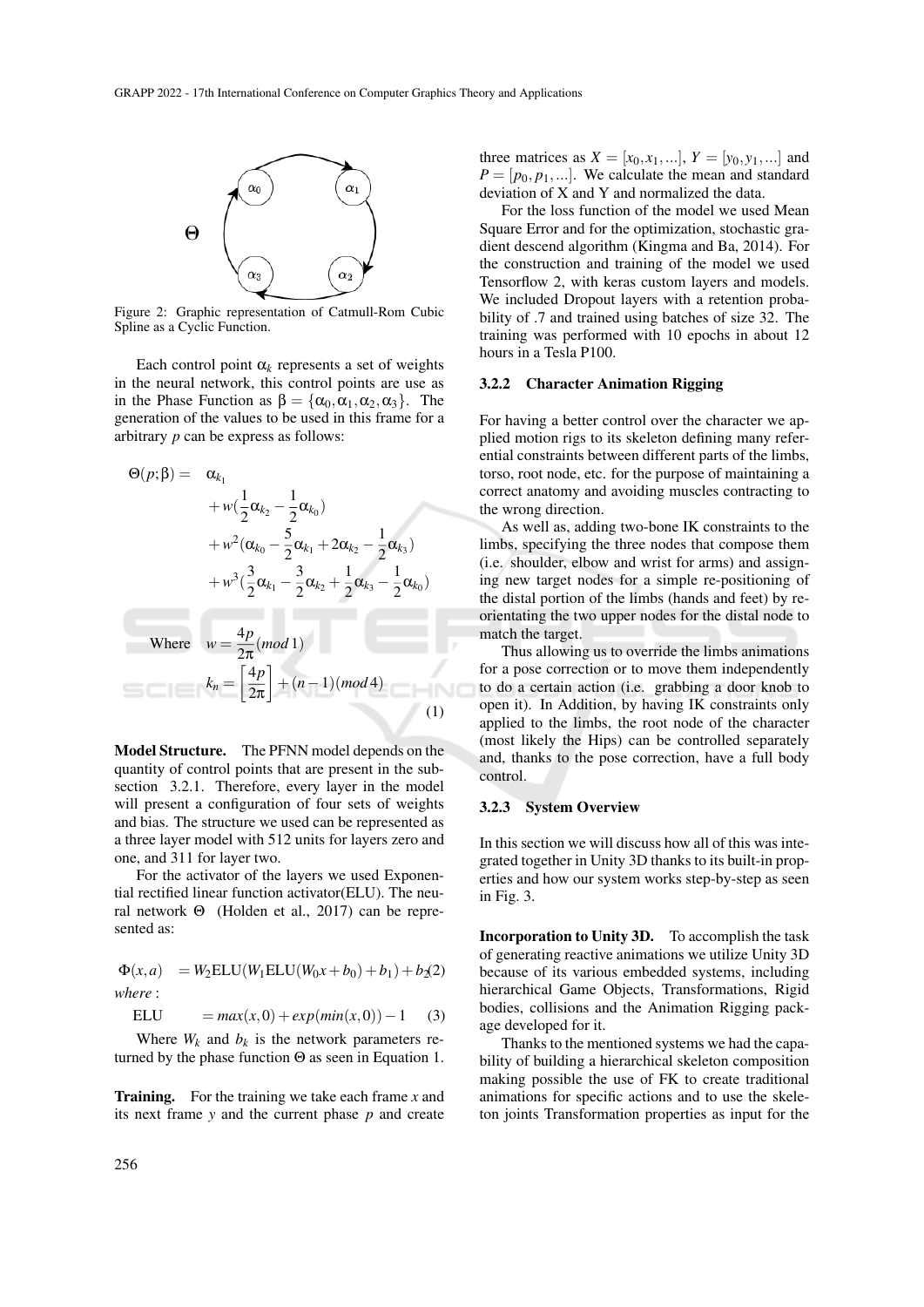

Figure 3: Graphic representation of how our system works.

PFNN which is built from a collection of binary files containing the weights and biases.

Furthermore, the rigid body and collisions system allows the detection and identification of the objects the character is interacting with. By this method, it can be determined which action to perform in each scenario since not all animations where incorporated within the possible PFNN outputs.

A way of switching back and forth between traditional animation and generating poses from a Deep Learning model to adjust to the action needed. Therefore, interactions that cannot be blended with the generated poses can still be performed by the character (i.e. sitting on a chair) by defining which animation to play when colliding with each object. Because of this, animation blending was integrated to take the output of the network and the corresponding action to play making a transition between pre-recorded animations and the model generated ones.

In addition to this, a whole scenario was created consisting different types of objects (a door and two chairs), a rugged terrain section and a movable object to test the performance of the character to different interactions. Notably, the PFNN excels at generating free movements in different locomotion phases, moreover, it adapts to the variations of the terrain its standing on (i.e. hiking a steep slope or trotting down hill).

Frame Pose Calculation. In each frame, if the PFNN is active, the script takes the joints properties, trajectory and current Phase for the following calculations. Then, the joint properties and trajectory are normalized. Afterwards, we use the Phase *p* to generate the index of the weights that are going to be use, described as follows:

$$
index = 50\left(\frac{p}{2\pi}\right)
$$
 (4)

After that, we run the neural network with the weights and biases that correspond to the calculated index. Finally, we re-normalize the result and update the model and the phase. If the humanoid character interacts with an object, the rigs that correspond to said object are activated and the pose correction is done by the IK functions described in section 3.2.2.

### 4 EXPERIMENTS

In this section we will discuss the experiments our project has undergone, as well as, what is needed to replicate said experiments and a discussion of the results obtained after this process.

### 4.1 Experimental Protocol

To recreate the process of building, training and testing the model utilized in our project, we begin to describe what was needed to accomplish such task.

### 4.1.1 Development Environment

The environment used as our main platform where all our models were trained was Google Colaboratory Pro which provides us a total RAM of 25GB and a Tesla T4 or a Tesla P100 GPU, including the Tensorflow 2 and Keras libraries. Also having Google One, the first tier subscription, for up to 100 GB of storage space in Google Drive. Additionally, the game engine Unity 3D 2020.3.16f1 for the different objects (hierarchy and orientation properties) and physics systems (collisions and rigidbodies).

### 4.1.2 Dataset

The dataset was built from the scripts provided by Holden along side his PFNN article (Holden et al., 2017) which process many motion capture clips to obtain the joint properties of the person recorded and generating three numpy arrays, corresponding to the input data as X, the output data as Y and the current phase as P.

This numpy arrays are compressed and stored in a .npz file as a collection, in which the X is saved as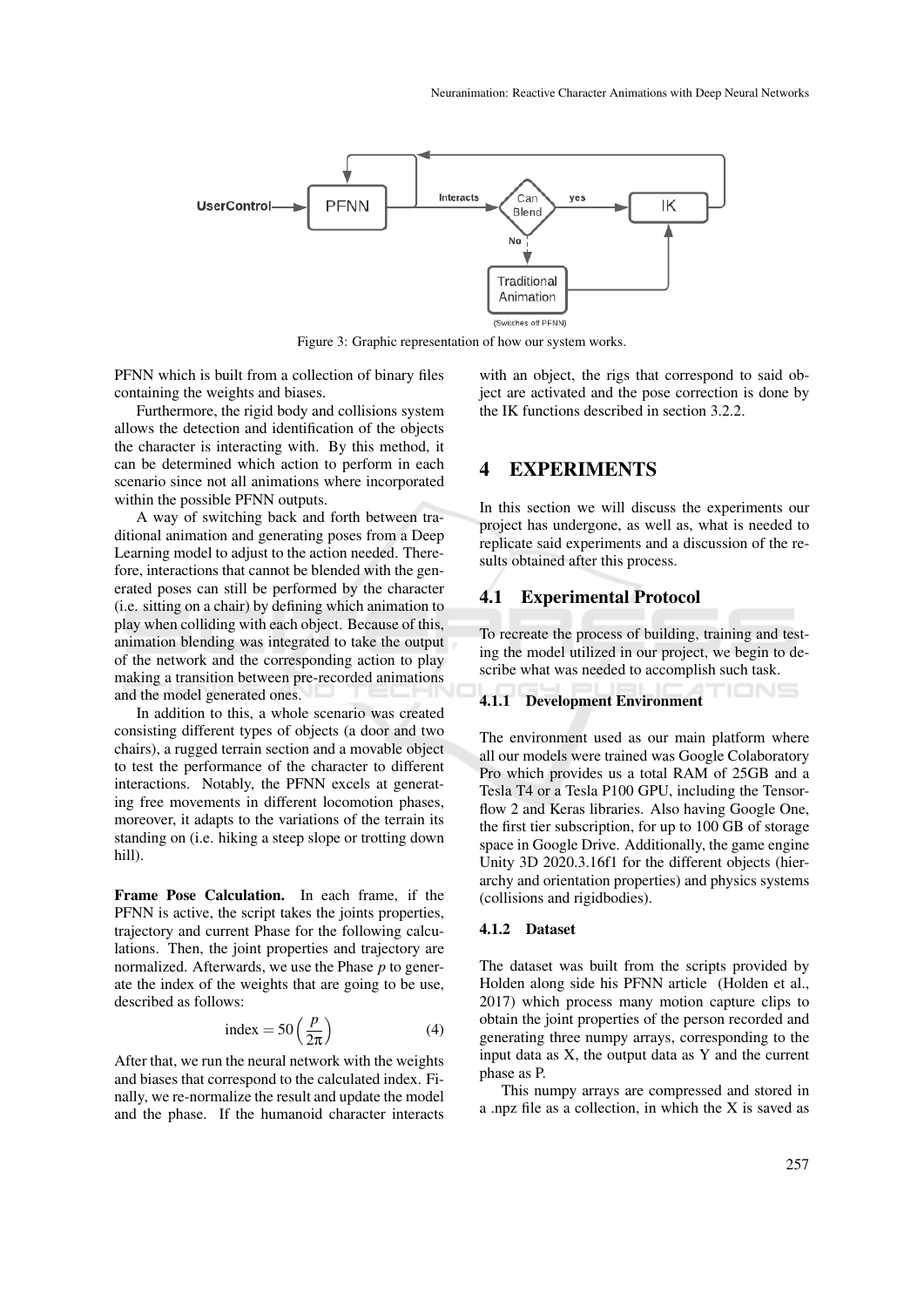Table 1: RAM Consumption of the different projects that generate reactive animations.

| Project                             | RAM      |
|-------------------------------------|----------|
| PFNN Adam (Holden et al., 2017)     | 1,034 MB |
| PFNN Original (Holden et al., 2017) | 1,545 MB |
| NSM (Starke et al., 2019)           | 1,657 MB |
| Neuranimation (Ours)                | 1,237 MB |

Xun, Y, as Yun and P, as Pun. The size of his .npz file is about 6.80 GB, containing 4,353,570 tuples of 342 features in Xun, 311 features in Yun and one feature in Pun.

### 4.1.3 Models Training

All model architectures were trained in Google Colab Pro utilizing Tensorflow 2 in a virtual GPU environment with extended RAM as seen in Section 4.1.1, with a 24 hour maximum run-time, for 10 epochs using batches of 32 tuples from the dataset, with the Adam optimizer and trying to minimize the loss value obtained with a Mean Square Error function, averaging 52 minutes per epoch. By having all models undergone the same training process we can analyze how they behave and the learning tendencies they take, all model took around nine hours to train.

### 4.1.4 Testing Environment

To qualify the performance of the models, we consider the loss function as the main metric to minimize during training. To preview the results of the generated poses we have created a Unity 3D demo playground scene, where a model can be loaded from their weights and biases saved in binary files. There we determine how realistic the model is generating poses in a qualitative manner, while measuring running performance (in RAM) to compare it with similar Unity 3D methods.

### 4.1.5 Source Code

Our code and dataset are publicly avaiable at https: //github.com/SergioSugaharaC/Neuranimations,

specifically the Unity 3D project and its development versions for testing the models and their added reactivity features with the environment's objects and terrain, as well as, our models and script notebooks had been uploaded at https://drive.google.com/drive/folders/ 14Xq5KwYPzx vGre878BQq51GxALuzsfM?usp= sharing

### 4.2 Results

To compare our method of generating animations and interactions we used different projects based in Unity 3D and Deep Neural Networks that generates reactive animations and interactions (Starke et al., 2019) (Holden et al., 2017) (Zhang et al., 2018). For the comparison, we took the Unity 3D projects of each article and run them to see their performance in terms of RAM usage as seen in Table 1 where we can observe the different performance each Neural Network has in the projects. This tests were made in an i7-9700 with a total RAM of 16GB and a Nvidia 1050Ti Graphics Card.

In Table 1 we analyze our method presents slightly better performance than the PFNN Original (Holden et al., 2017) project, which presents the basic PFNN animations, and the NSM (Starke et al., 2019), a project containing different interactions that are generated by the corresponding Deep Neural Network. On the other hand, the PFNN Adam Project has better performance than ours, due to this being an optimization on the Original PFNN resulting in a better performance difference as expected.

As seen in Table 2, our model does not need to be retrained whenever a new action is desired to be added, since it works on top of the networks output by blending it with a pose correction controlled by IK. Hence, the network's independence allows us to increase the capabilities of performing different actions by adding hand crafted animations or blending them to interact with said objects accordingly.

### 4.3 Discussion

As presented in section 4.2, our method presents better performance than similar implementations of animation generation in Unity 3D while adding interactions to the framework with the usage of inverse kinematics. In Table 1, we compared our RAM consumption with two PFNN implementations made in Unity 3D and a NSM implementation, also in Unity 3D, because of the difference to manage interactions. With this results we can conclude that our method presents a great alternative to other Neural Network only approaches, maintaining a good performance while adding the animations framework using animation rigs.

Furthermore, we presented the Table 2 that describes the needs that are present when adding a new interaction to their projects. Our method excels at adding animations to the project, by using an IK system with targets and a set of personalized intractable objects. In contrast to NSM (Starke et al., 2019) that